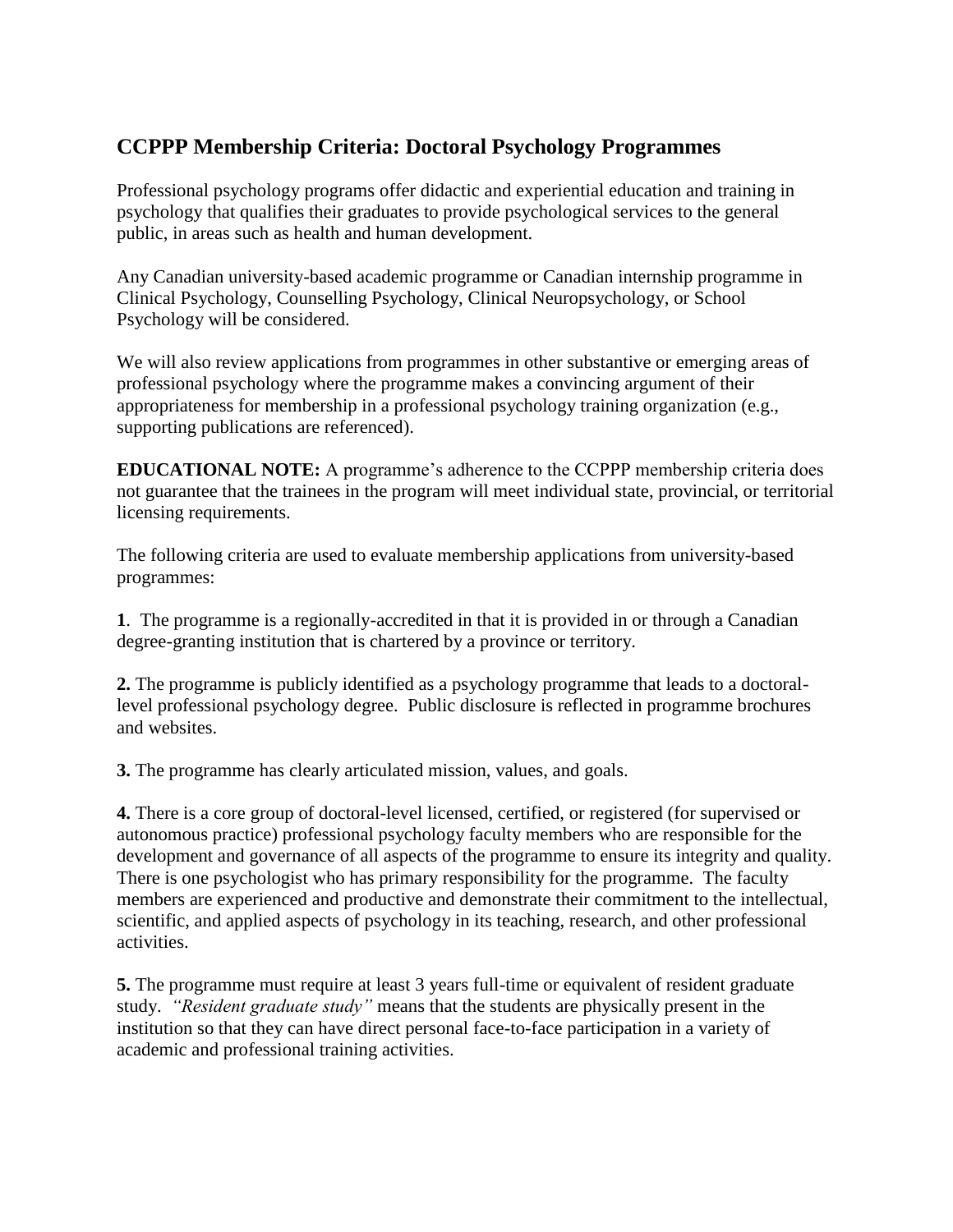**6.** The programme has an integrated and organized plan of study that reflects a breadth of exposure in psychology.

**7.** The plan of study includes academic and practical training that is provided in a sequential fashion, is cumulative, and increases in complexity over the course of the programme to prepare the students for advanced professional training such as doctoral internships, post-doctoral fellowships, and post-doctoral employment.

**8.** The curriculum in the plan of study must include the following:

a. Five core content areas that include biological bases of behaviour, cognitive-affective bases of behaviour, social bases of behaviour, individual behaviour, and historical and scientific foundations of general psychology,

b. Foundation of professional practice in psychology that include scientific and professional standards and ethics, research design and methodology, statistics, and test construction and psychological measurement,

c. Specific professional skills that include psychological assessment, intervention, consultation, program development and evaluation, and clinical supervision,

d. Empirically-supported interventions,

e. Training in more than one therapeutic modality (individual, couple, family, group), and

f. Field experiences in the form of practica and internships that provide sequential training of increasing complexity in the application of psychological principles and skills to human problems.

**9.** There is clear and explicit protocol for addressing academic, practice, and/or interpersonallyrelated difficulties in students such as a remediation plan.

**10.** There is a clear and explicit protocol available to students to lodge a complaint against the programme, to grieve an action, or to appeal a decision /evaluation made by the programme.

**11.** There are facilities and resources available to support the programme's goals. The facilities and resources include teaching and research space, computer access, library, office space for the faculty and students, materials and supplies related to the teaching and training in assessment, and practicum and internship facilities.

*Originally circulated in May 2011 CCPPP Newsletter Passed at June 2011 CCPPP AGM*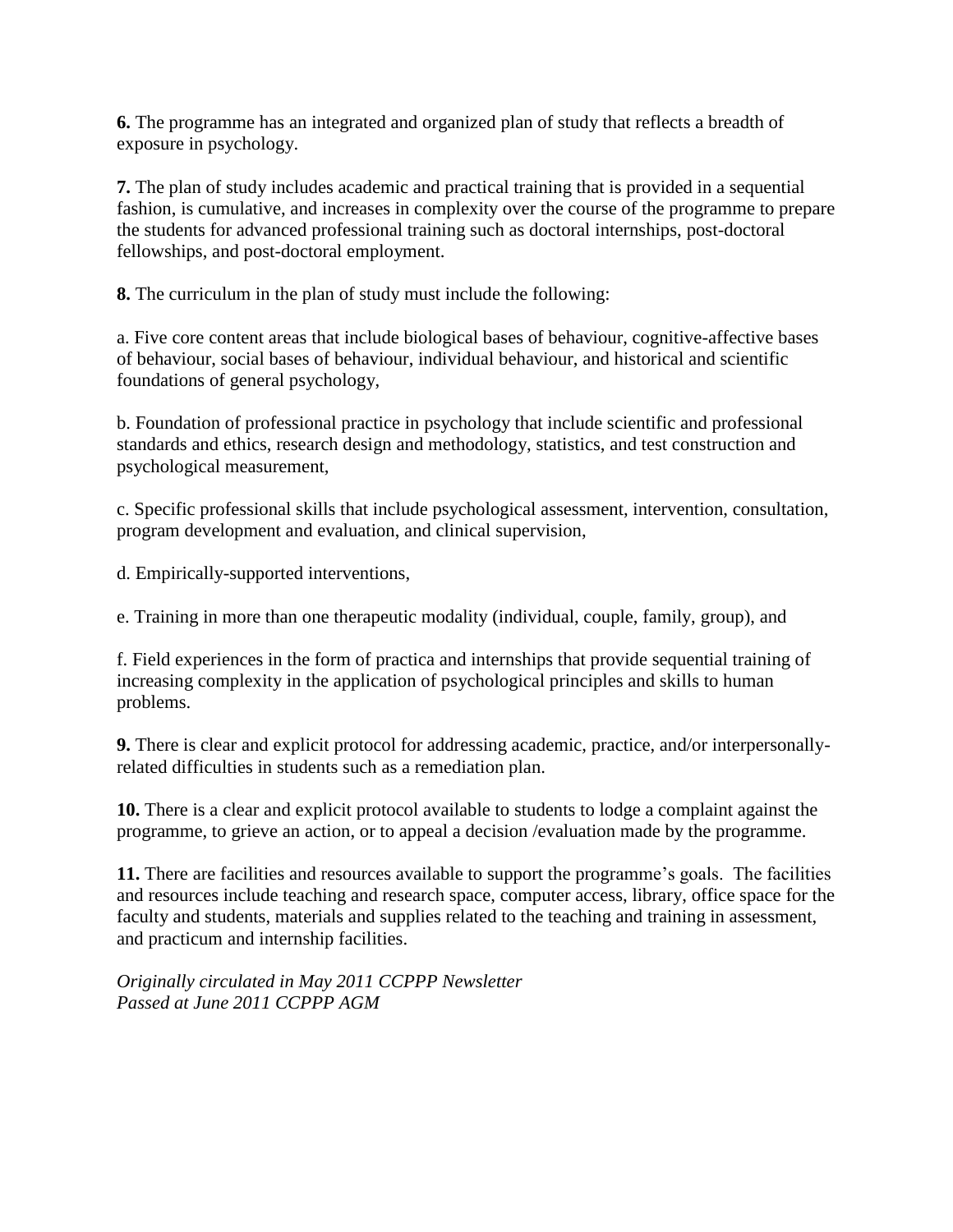# **CCPPP MEMBERSHIP CRITERIA: DOCTORAL PSYCHOLOGY INTERNSHIP PROGRAMMES**

Internships that are accredited by the Canadian Psychological Association are recognized as meeting CCPPP doctoral membership criteria. All others must meet all of the following criteria (i.e., 1 through 16 below) and are reviewed for adherence to the criteria every three years.

EDUCATIONAL NOTE: A programme's adherence to CCPPP membership criteria does not guarantee that the trainees in the programme will meet individual state, provincial, or territorial licensing requirements.

1. A psychology internship is an organized training programme which, in contrast to supervised experience or on-the-job training, is designed to provide the intern with a planned, programmed sequence of training experiences. The primary focus and purpose is assuring breadth and quality of training.

## Clarification

The organization of an internship programme is evident in a clear:

a. statement of the goals and objectives of the training activities,

b. description of the plan, location, and sequence of direct service experiences,

c. description of the training curriculum (i.e., the content, duration, and frequency of the training activities), and

d. description of how the psychology training programme is integrated into the larger organization.

For programmes with multiple sites, the services rendered by interns, the supervision offered, and the training director's involvement is clearly described at each site.

2. The internship agency has a clearly designated doctoral-level staff psychologist who is responsible for the integrity and quality of the training programme. This person is actively licensed, certified, or registered by the provincial/territorial regulatory body in the jurisdiction where the programme exists, and is present at the training facility for a minimum of 20 hours a week.

# Clarification

The internship is administered by a doctoral level licensed, certified, or registered (for independent practice) psychologist who: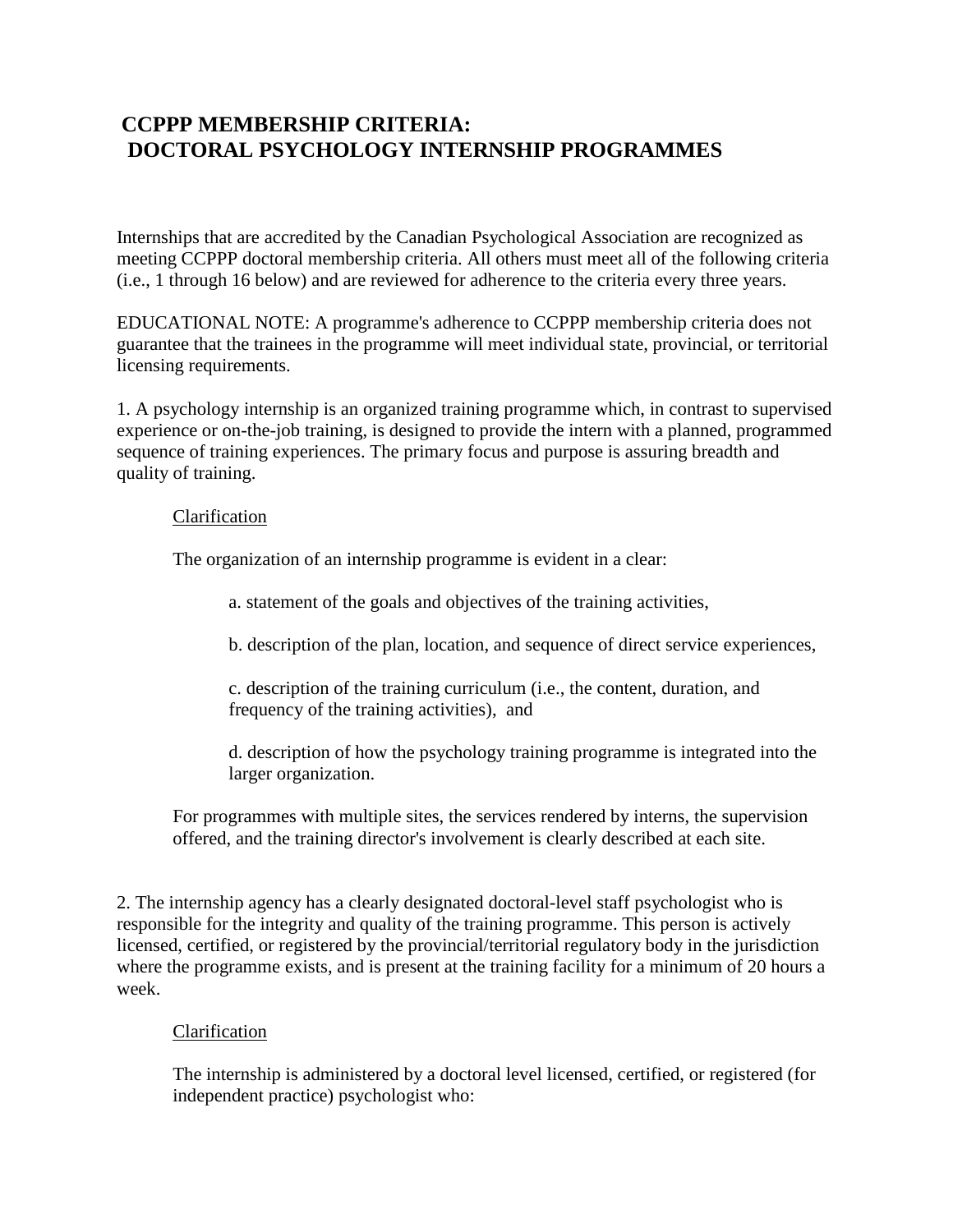- a. directs and organizes the training programme and its resources,
- b. is responsible for selection of interns,
- c. monitors and evaluates the training programme's goals and activities, and
- d. documents and maintains interns' training records.

3. The internship agency training staff consists of at least two full time equivalent doctoral level psychologists who serve as primary supervisors and who are actively licensed, certified, or registered by the provincial/territorial regulatory body in the jurisdiction where the programme exists.

## Clarification

"Full time equivalent" typically refers to a minimum of 40 hours per week. However, there may be a range of hours that qualify as "full time equivalent" depending on the norms of the programme. 35 hours per week is the minimum that will qualify for "full time equivalent" for CCPPP member programmes. "Full time" for interns could also be set at 35 hours/week if this meets regulatory requirements in the province/territory. CCPPP believes supervisor expectations should be similar to intern expectations.

It is expected that interns receive supervision during the year from at least two different supervisors. Interns' primary clinical supervision and role modeling must be provided by psychologists on the programme's staff who are licensed, certified, or registered (for independent practice) and who are:

- a. officially designated as psychology intern supervisors, and
- b. significantly involved in the operation of the training programme.

4. Intern supervision is provided by staff members of the internship agency or by qualified affiliates of that agency who carry clinical responsibility for the cases being supervised. Regularly scheduled individual supervision is provided by one or more doctoral level psychologists actively licensed, certified, or registered by the provincial/territorial regulatory body in the jurisdiction, at a ratio of no less than one hour of supervision for every 10 internship hours. Supervision is provided with the specific intent of dealing with psychological services rendered directly by the intern.

# Clarification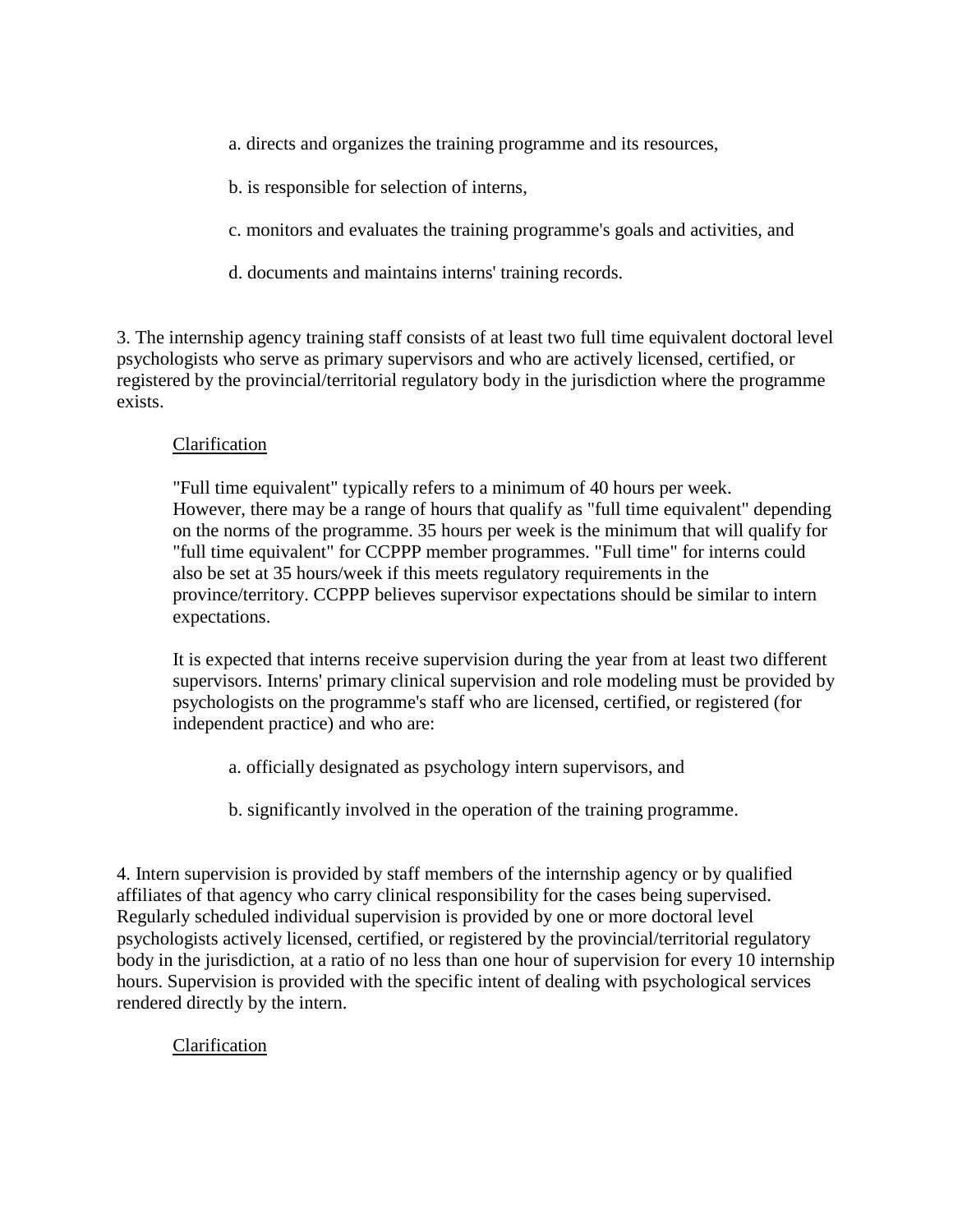Supervisors need to be clearly designated by the agency as clinically responsible for the cases (e.g., countersigning documentation). Depending on clinical needs, increased hours of supervision are expected. The required hours shall be through face-to-face individual supervision (rural sites may use visual telecommunication technology in unusual circumstances and when face-to-face supervision is impractical, but must demonstrate that such technology provides sufficient oversight). Programmes shall adhere to all requirements of their provincial/territorial regulatory body.

5. The internship provides training in a range of psychological assessment and intervention activities conducted directly with recipients of psychological services.

# Clarification

Internship training in Psychology is primarily based on experiential learning which:

a. provides psychological services directly to consumers in the form of psychological assessment, treatment, and consultation, and

b. exposes interns to a variety of types of psychological services and consumers.

6. At least 25% of trainees' time is in face-to-face psychological services to patients/clients.

7. The internship must provide at least two hours per week in didactic activities such as case conferences, seminars, in-service training, or grand rounds.

## Clarification

The Psychology training programme should have scheduled didactic experiences available to meet the training needs of its interns. "Didactic experiences" refers to actual training opportunities and should include training activities beyond Intern Case Presentations.

8. Internship training is at the post-practicum level and precedes the granting of the doctoral degree.

## Clarification

Interns must have completed adequate and appropriate prerequisite training prior to the internship. This would include: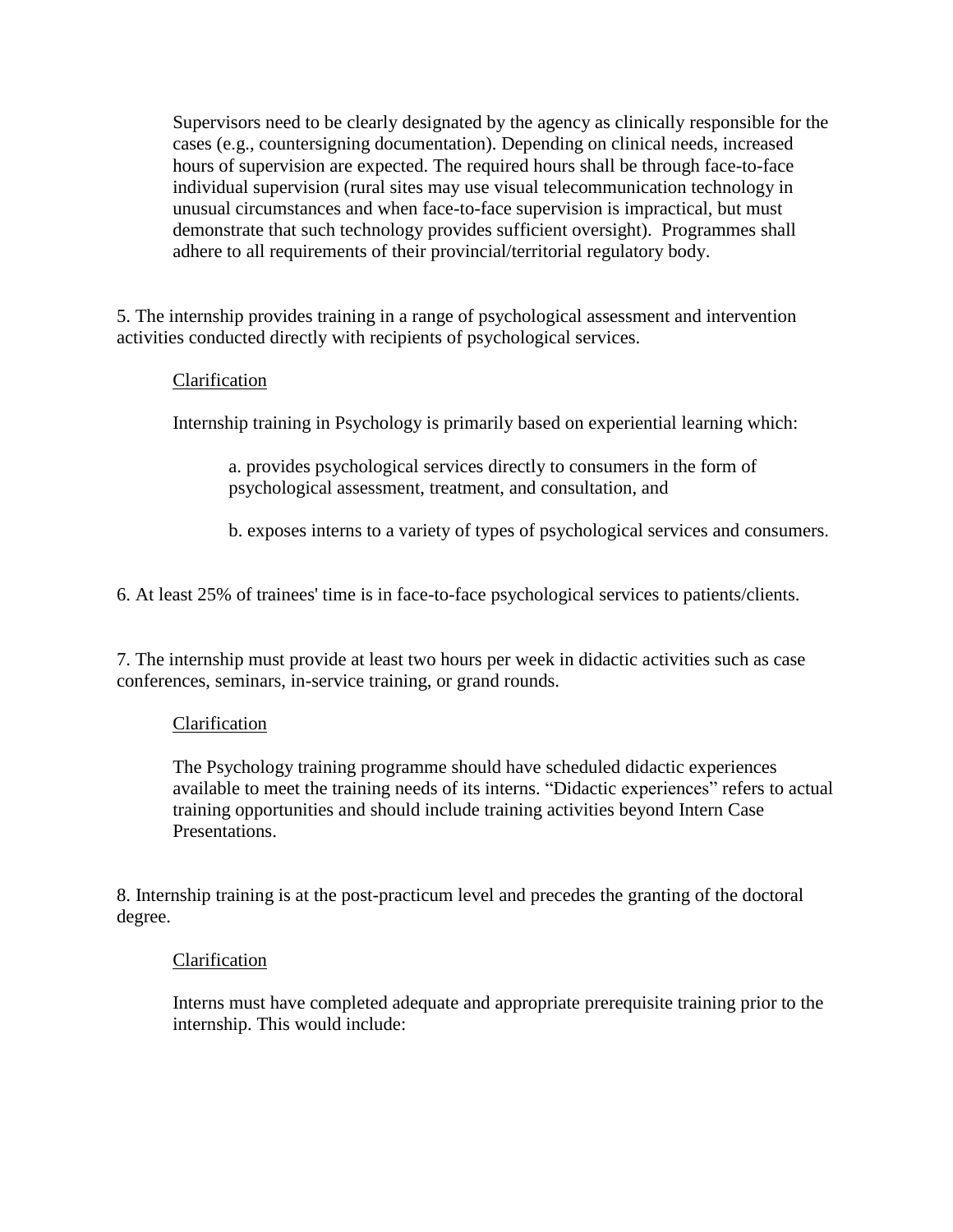a. completion of formal academic coursework at a degree-granting programme in professional psychology (clinical, counselling, school, or neuropsychology), and

b. closely supervised experiential training in professional psychology skills conducted in non-classroom settings.

9. The internship agency has a minimum of two interns at the predoctoral level of training during any training year. These interns must be at least half-time (i.e., 20 hours per week). The minimum number of interns must be on site and in training at the time of the initial application for CCPPP membership.

## Clarification

The intention of this criterion is to allow opportunities for personal (face-to-face) interaction with peers in formal settings in the training programme and on the training site during each training week. Part-time internships must ensure that intern schedules sufficiently overlap to allow substantial and meaningful peer contact.

10. The internship level psychology trainees have a title such as "intern," "resident," "fellow," or other designation of trainee status.

11. The internship agency has a written statement or brochure which provides a clear description of the nature of the training programme, including the goals and content of the internship and clear expectations for quantity and quality of the trainee's work. It is made available to prospective interns.

## Clarification

Internship programmes must make available descriptions of their training programme which give their applicants and interns a clear understanding of the programme in terms of:

a. the programme's training goals and objectives,

b. the programme's training methods, content, and curriculum (e.g., required rotations, sample weekly schedules, or available training seminars),

c. the programme's training resources (e.g., training/supervisory staff, physical facilities, training equipment), and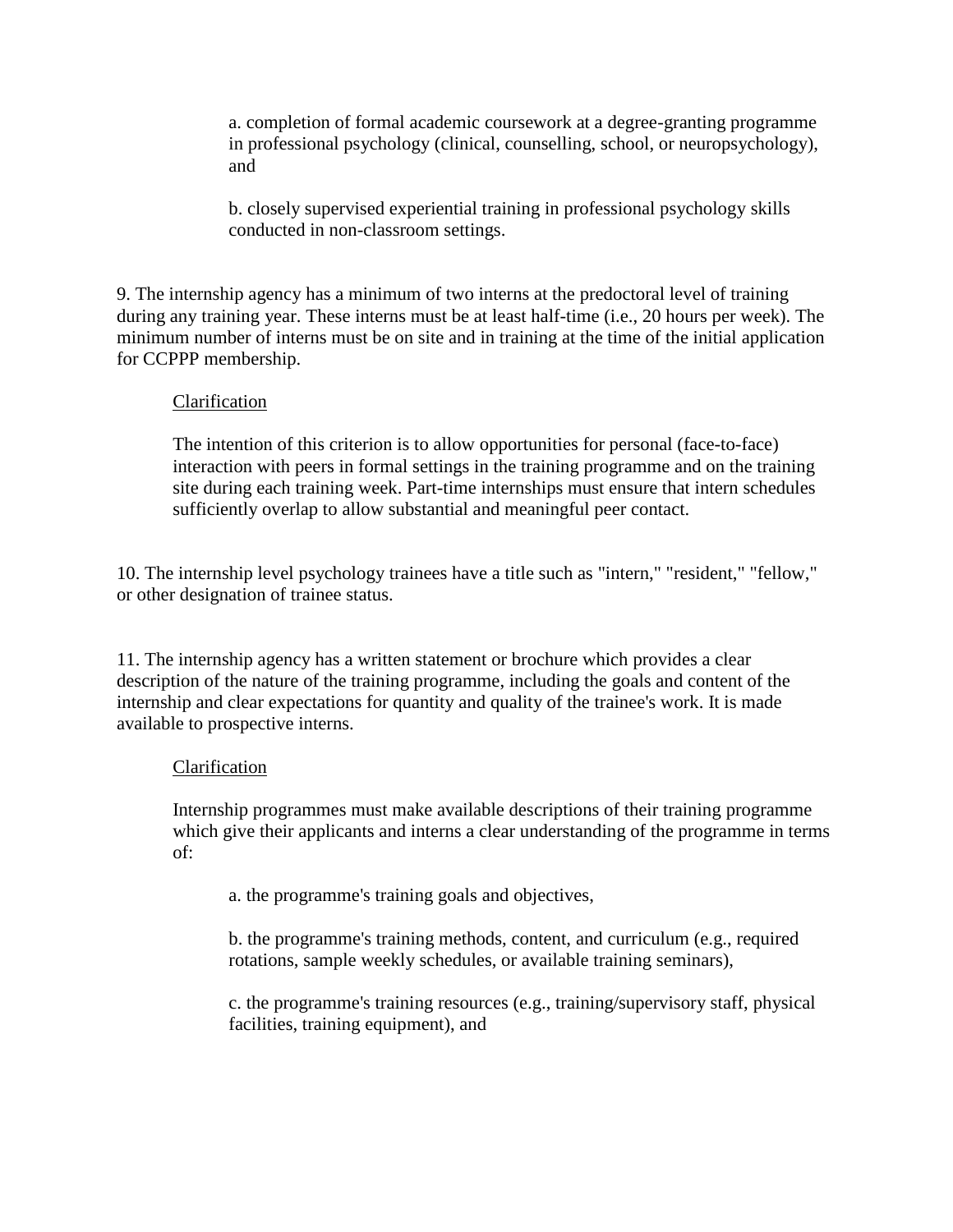d. the sites at which training and services are provided (for programmes with multiple sites, clear descriptions are given for each site of services rendered by interns, supervision offered, and involvement of the training director).

CCPPP must be notified in writing of substantive changes to the training programme (personnel, placements, etc.) that have the potential to impact quality of training or which substantially alters the advertised training experience. The training programme is likewise responsible for maintaining an up-to-date and accurate description of the programme in the CCPPP Directory.

12. Internship programmes have documented due process procedures that describe separately how programmes deal with:

- a. concerns about intern performance, and
- b. interns' concerns about training.

These procedures include the steps of notice, hearing, and appeal, and are given to the interns at the beginning of the training period.

## Clarification

Due process procedures describe how an agency deals with intern deficiencies and how the interns' handle grievances with the training programme. The documentation would include:

- a. description of formal evaluation and complaint procedures,
- b. the programme's and intern's responsibilities and rights in the process,
- c. the appeal process, and

d. description of procedures if interns have grievances about their training or supervision.

Programmes need two written policies: (1) Due Process and (2) Grievance Process. The procedures must be specific to the programme; reliance on a more general organizational HR policy is insufficient. Both procedures must be provided to interns at the commencement of training.

Due Process is a written procedure that comes into use when an intern's behaviour is problematic. Due process must include three elements:

a. Notice (i.e., the intern must be notified that problematic behaviour has been identified and that the internship is addressing the problem),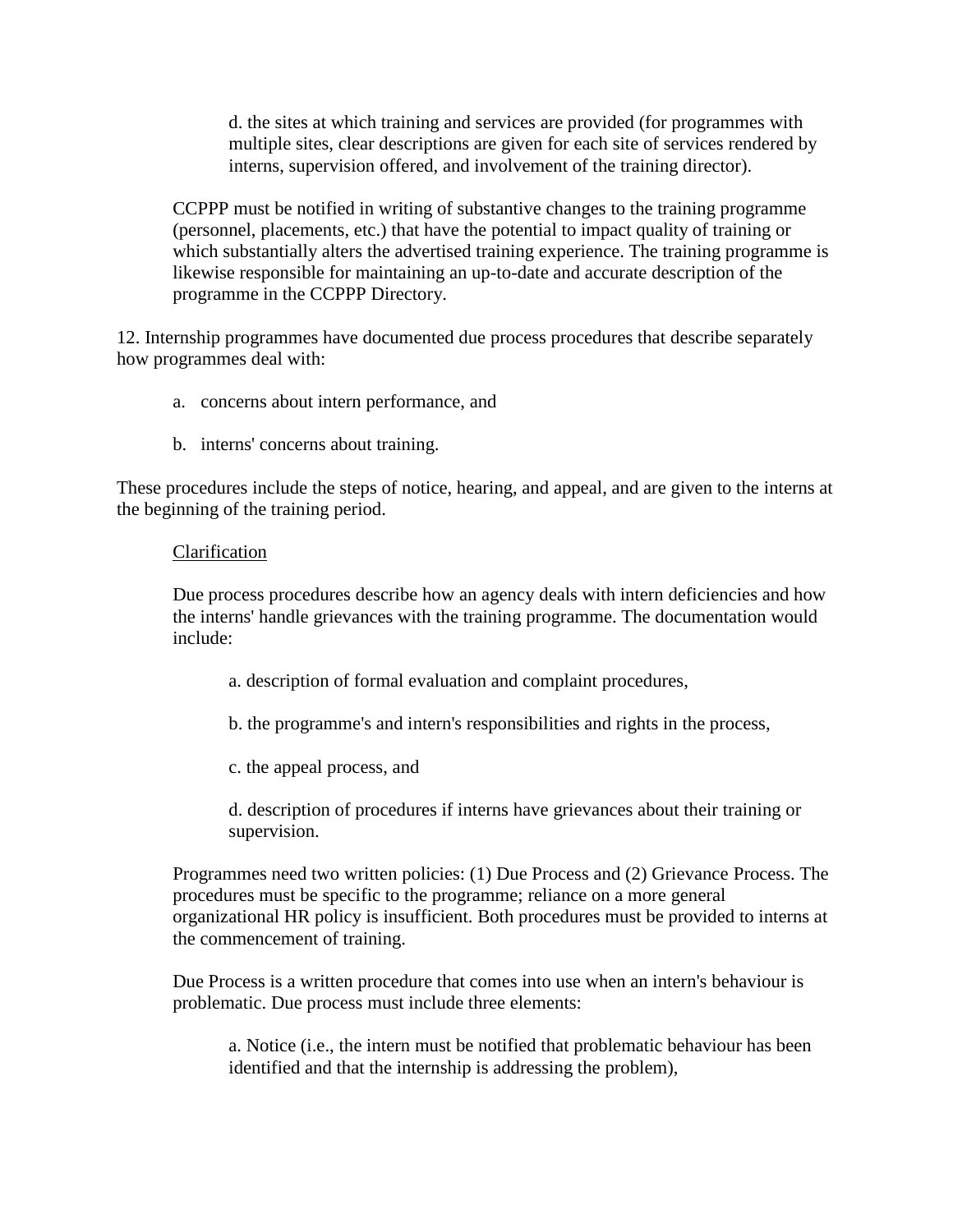b. b. Hearing (i.e., the programme must have a formal process by which the identified problematic intern has an opportunity to hear concerns and to respond to the concerns), and

c. Appeal (i.e., the intern must have an opportunity to appeal the actions taken by the programme in regards to the identified problematic behaviour. The appeal should extend at least one step beyond the Training Director).

A Grievance Procedure is a process that is invoked when an intern has a complaint against the training programme. The procedure should include specific steps an intern takes in the complaint process and be broad enough to cover any and all complaints that may arise for interns (e.g., complaints about evaluations, supervision, stipends/salary).

13. The internship experience (minimum 1500 hours) must be completed in no less than 9 months and no more than 24 months.

#### Clarification

Internships may be conducted on a full or part-time basis.

14. CCPPP member programmes are required to issue a certificate of internship completion, which includes the word "Psychology," to all interns who have successfully completed the programme.

15. At least twice a year the internship programme conducts formal written evaluations of each trainee's performance.

#### Clarification

The written evaluation process provides comprehensive evaluative feedback to doctoral psychology interns as follows:

a. The evaluation provides summary information of performance in all major competence areas that are a focus of internship training,

b. Interns have the opportunity to review their evaluation with supervisors to ensure the fullest possible communication between supervisors and interns,

c. Evaluation procedures provide feedback that validates trainees' achievements by noting areas of unusual strength and excellence and facilitate trainees' further growth by identifying areas that would benefit from additional training, and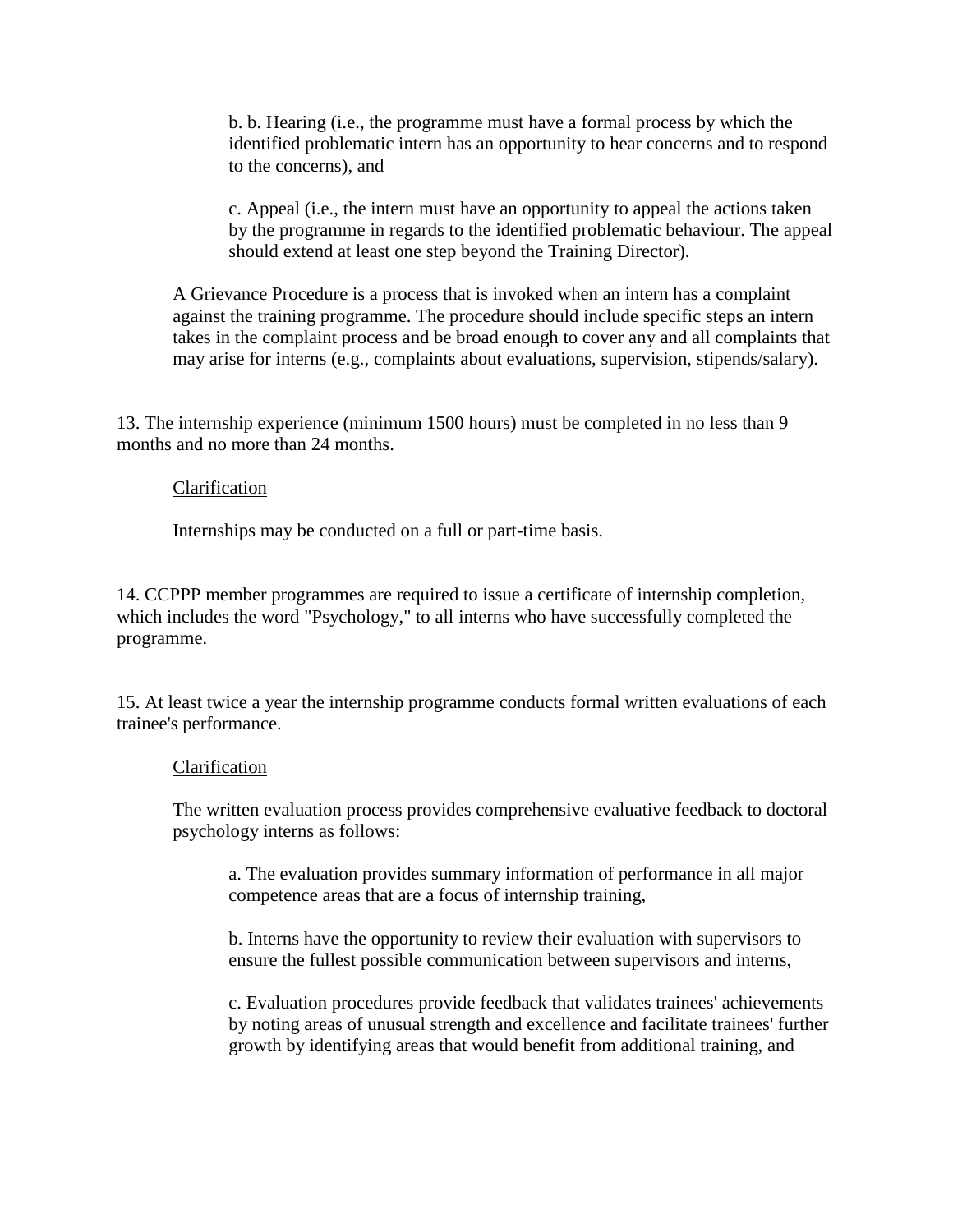d. The programme provides the doctoral psychology intern's graduate training director with feedback concerning the intern's progress in the internship programme.

16. The programme has the necessary financial resources to achieve its training goals and objectives.

## Clarification

CCPPP requires all internship positions to be equitably funded. Intern stipends shall be set at a level that is representative and fair in relationship to the geographic location and clinical setting of the training site. Stipends should be reasonable based on a comparison with other CCPPP member programmes in the area. The payment of a stipend is a concrete acknowledgment that a trainee in the agency is valued and emphasizes that the primary task of the year is educational in nature. Stipends are generally lower than a salary received by a regular employee and implies that there is a significant training component in addition to experiential learning. This distinction between trainee and regular employee emphasizes that an internship is "an organized training programme, in contrast to supervised experience or on-the-job training."

*Originally circulated in March 2011 CCPPP Newsletter Passed at June 2011 CCPPP AGM*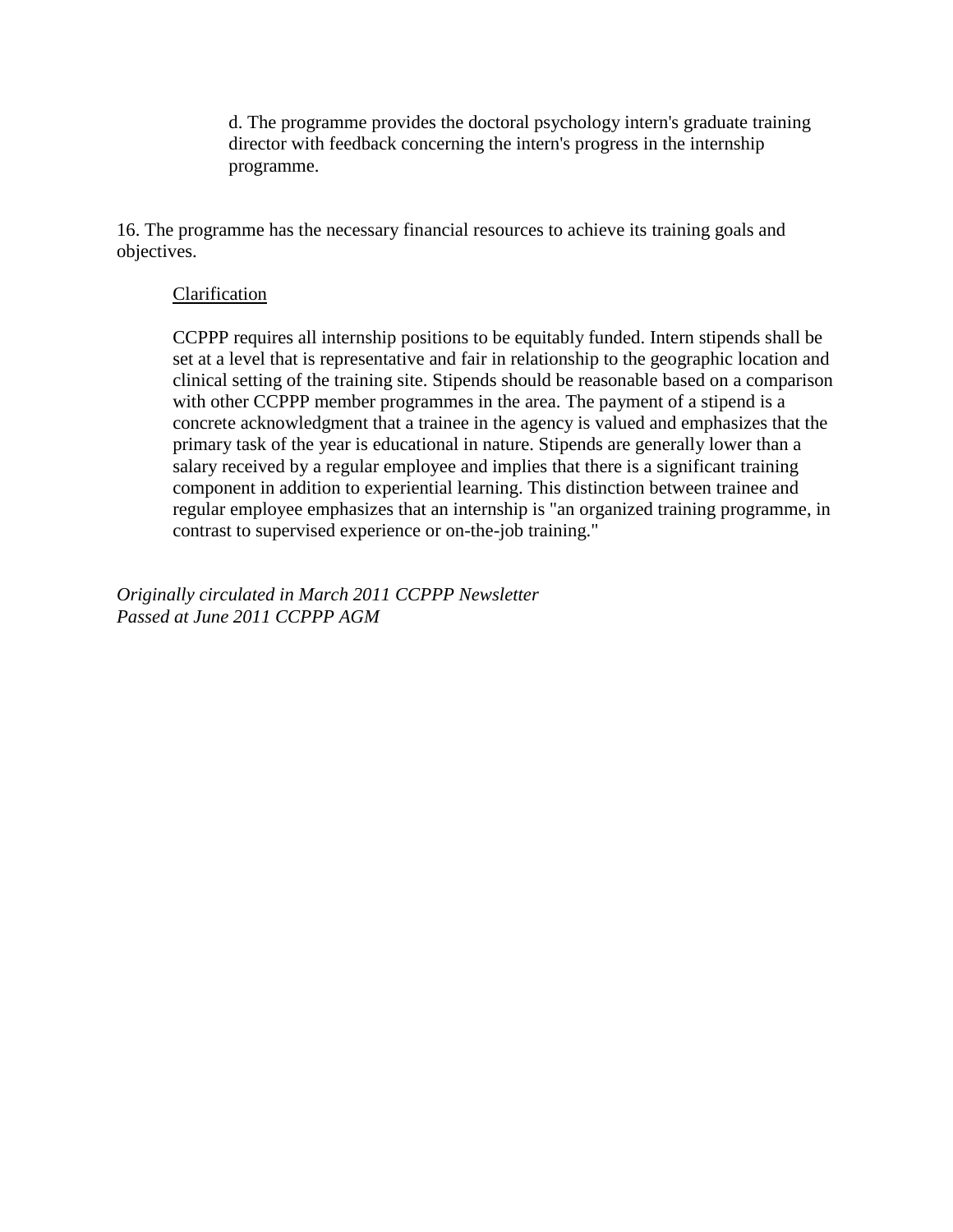# **CCPPP MEMBERSHIP CRITERIA: DOCTORAL PSYCHOLOGY CONSORTIA INTERNSHIP PROGRAMMES**

In addition to meeting the CCPPP membership criteria for Doctoral Psychology Internship Programmes consortia programmes must demonstrate evidence of the following:

1. A primary consortium director or co-directors must be present at one or more of the training facilities for at least 20 hours a week.

## Clarification

The programme is administered by a doctoral-level staff psychologist who is responsible for the integrity and quality of the training programme. This person is actively licensed, certified, or registered by the provincial/territorial regulatory body in the jurisdiction where the programme exists, and is present at the training facility for a minimum of 20 hours a week.

a. must be at one facility at least 20 hours a week and can be at additional facilities for additional hours beyond the 20 hours spent at the first facility,

- b. coordinates and organizes the consortium-wide training programme and its resources,
- c. coordinates the selection of interns,
- d. monitors and evaluates the training programme's goals and activities, and
- e. oversees the documentation and maintenance of interns' training records.

2. Each agency or site has a doctoral-level psychologist who is clearly designated, actively licensed, certified, or registered by the provincial/territorial regulatory body in the jurisdiction where the programme exists, and who is present at the agency or site for a minimum of 20 hours a week.

#### Clarification

At each site there is a doctoral level licensed, certified, or registered psychologist who:

- a. directs and organizes the training programme and its resources at that site,
- b. is involved in the selection of interns,
- c. monitors and evaluates the training programme's goals and activities at that site,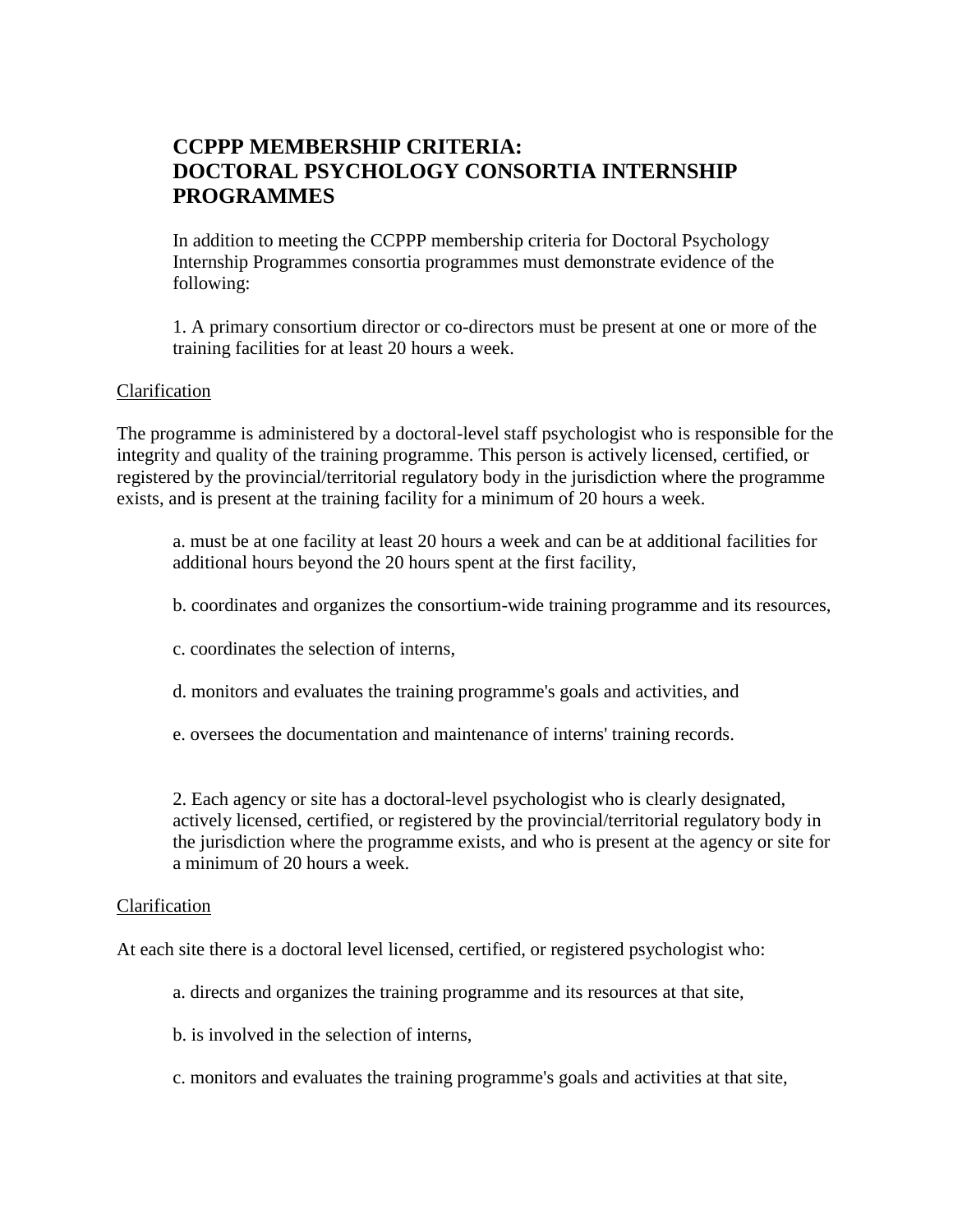d. is responsible for documenting and maintaining interns' training records at that site, and

e. regularly participates in the consortium-wide training staff meetings.

3. Regularly scheduled consortium-wide activities, including formal, didactic face-toface contact among trainees at least monthly; ongoing informal contact among trainees across sites; and structured faculty meetings at least quarterly.

## Clarification

The Psychology training programme should have scheduled didactic experiences available to meet the training needs of its interns.

a. Provide a schedule of face-to-face contacts when all the interns are together including dates, hours, topics covered, and presenters,

b. Describe opportunities for ongoing informal contact among interns, and

c. At least quarterly training staff meetings, where faculty discuss issues related to the overall programme, interns' performance and programme evaluation.

4. A formal plan outlining the didactic activities and procedures provided in the training programme.

# Clarification

A description of the complete training programme for each site must be provided. Information should be provided for all training that is provided throughout the consortia, as well as all training that is provided specific to each site.

5. Assurance of interns contact with more than one supervisor and will train at more than one consortium partner organization.

# Clarification

Interns' primary clinical supervision and role modeling must be provided by two or more doctoral-level psychologists who are clearly designated, actively licensed, certified, or registered by the provincial/territorial regulatory body in the jurisdiction where the consortium exists who are:

a. officially designated as psychology intern supervisors, and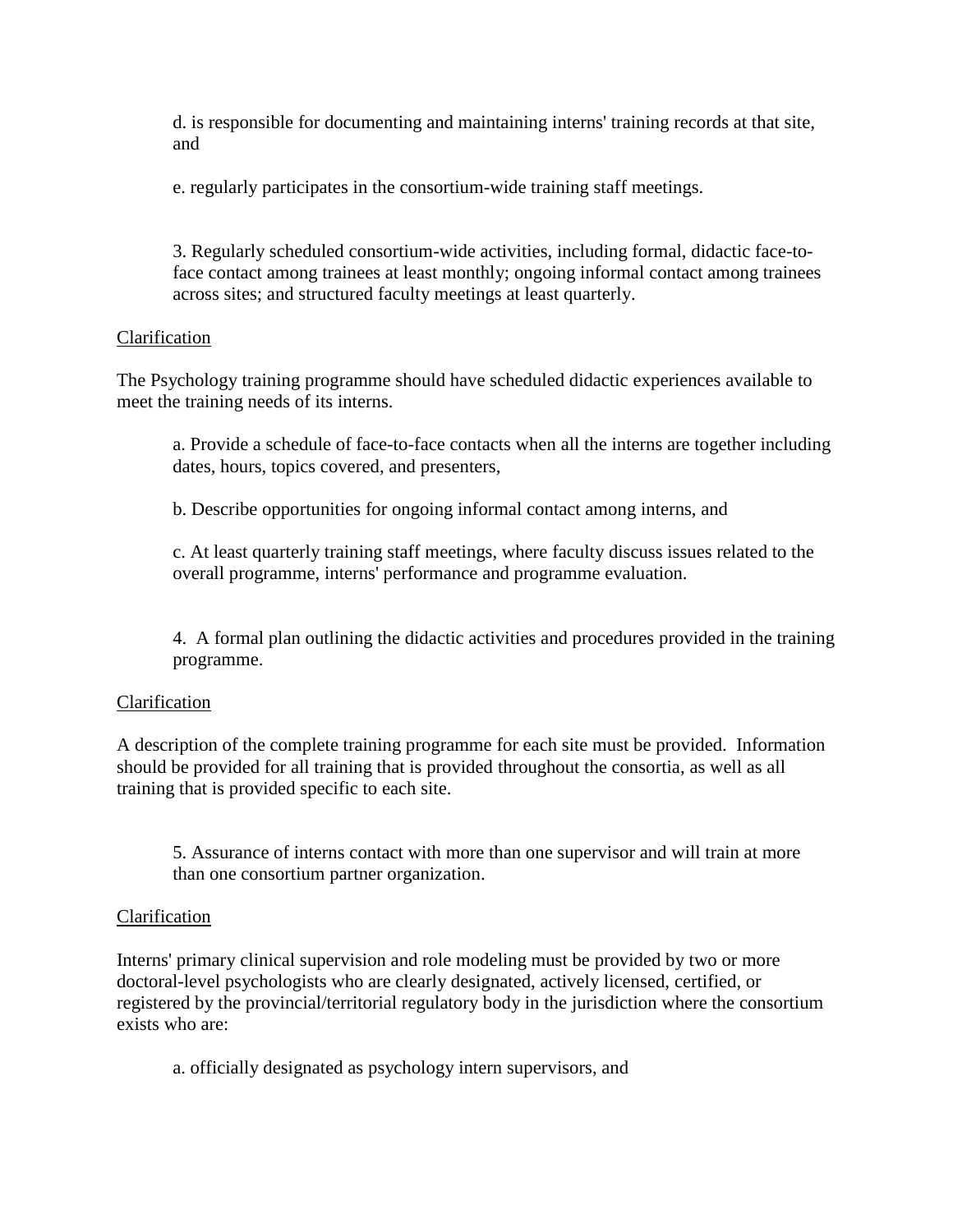b. significantly involved in the operation of the training programme.

## 6. A written consortia contractual agreement delineating:

a. the nature and characteristics of the participating entities,

b. the rationale for the consortial partnership,

c. each partner's commitment to the consortium programme, its philosophy, model, and goals,

d. each partner's obligations regarding contributions and access to resources,

e. each partner's adherence to central control and coordination of the training programme,

f. each partner's commitment to uniform administration and implementation of the programme's training principles, policies, and procedures addressing trainee/student admission, financial support, training resource access, potential performance expectations, and evaluations, and

g. due process procedures including notice, hearing, and appeal.

## Clarification

This document should be signed and dated by an individual with administrative authority (e.g., Director, Executive Director, Director of Finance) from each of the agencies within the consortia. It is advisable that the Director of Training of the consortia internship training programme also sign the agreement.

a. The documentation should clarify the length and duration of the contract, as well as the renewal process,

b. This document should be binding for at least the duration of the internship programme training year,

c. This document should be reviewed annually by the training staff,

d. Due process procedures describe how each agency within the consortia deals with problematic intern performance issues and how the interns' grievances with the training programme are handled. The documentation would include:

i) the formal evaluation and complaint procedures,

ii) the programme's and intern's responsibilities and rights in the process,

iii) the appeal process, and